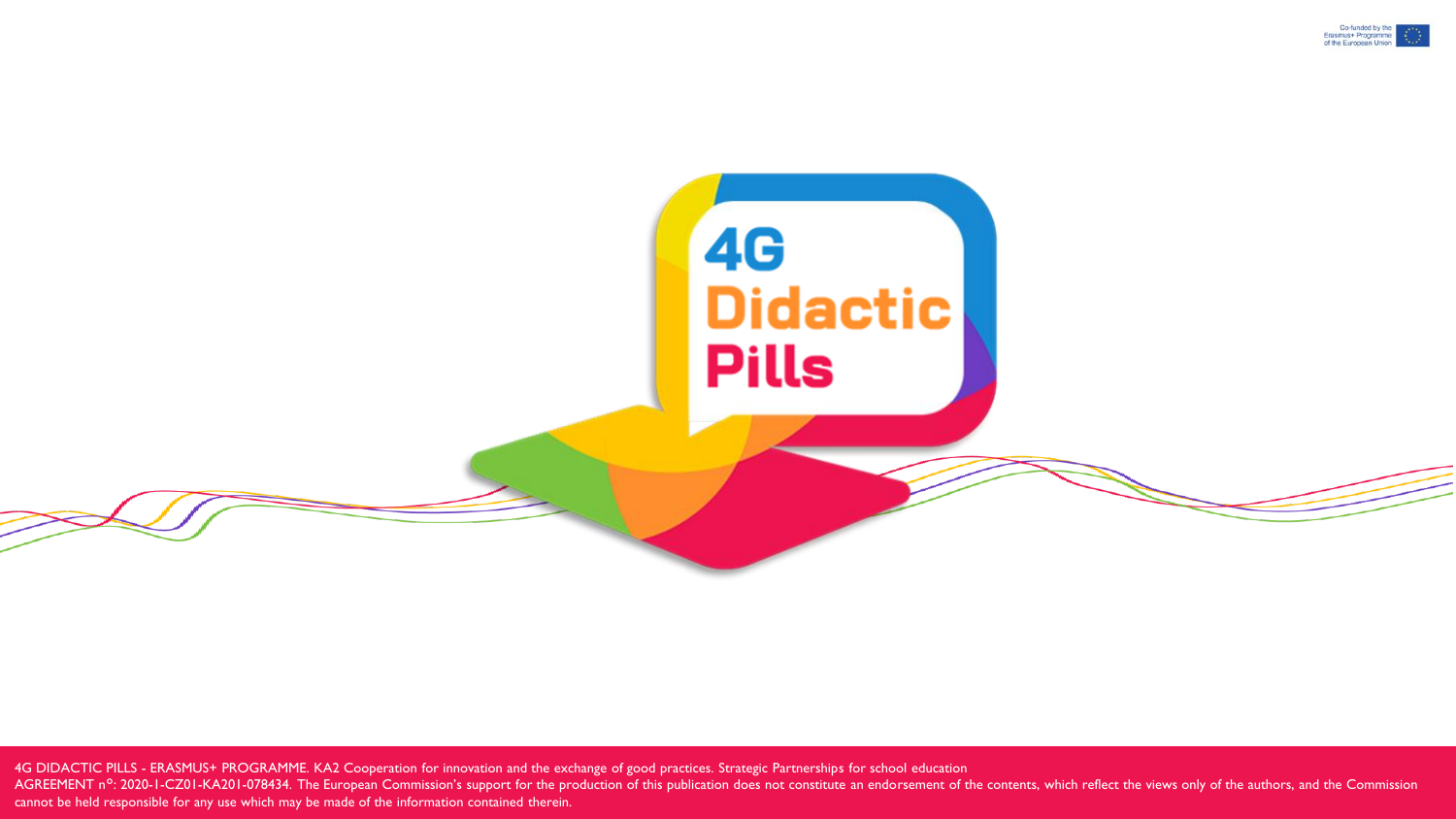

# **SURVEY ANALYSIS**

**Intellectual Output n. 1 Artes srl Transnational meeting May 18, 2021** 

4G DIDACTIC PILLS - ERASMUS+ PROGRAMME. KA2 Cooperation for innovation and the exchange of good practices. Strategic Partnerships for school education AGREEMENT n°: 2020-1-CZ01-KA201-078434. The European Commission's support for the production of this publication does not constitute an endorsement of the contents, which reflect the views only of the authors, and the Commission cannot be held responsible for any use which may be made of the information contained therein.



## www.4gdp.eu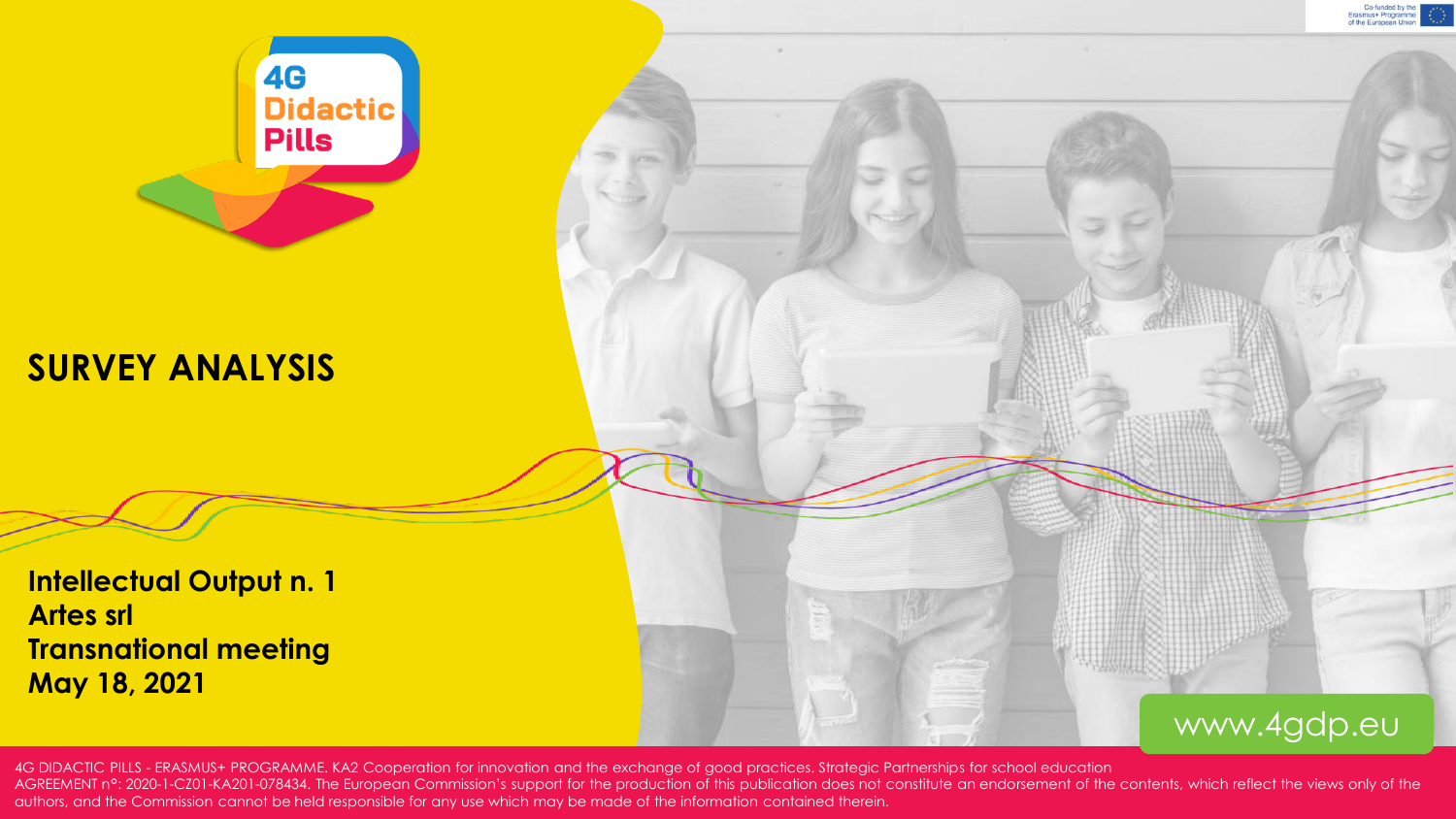

AGREEMENT n°: 2020-1-CZ01-KA201-078434. The European Commission's support for the production of this publication does not constitute an endorsement of the contents, which reflect the views only of the authors, and the Commission cannot be held responsible for any use which may be made of the information contained therein.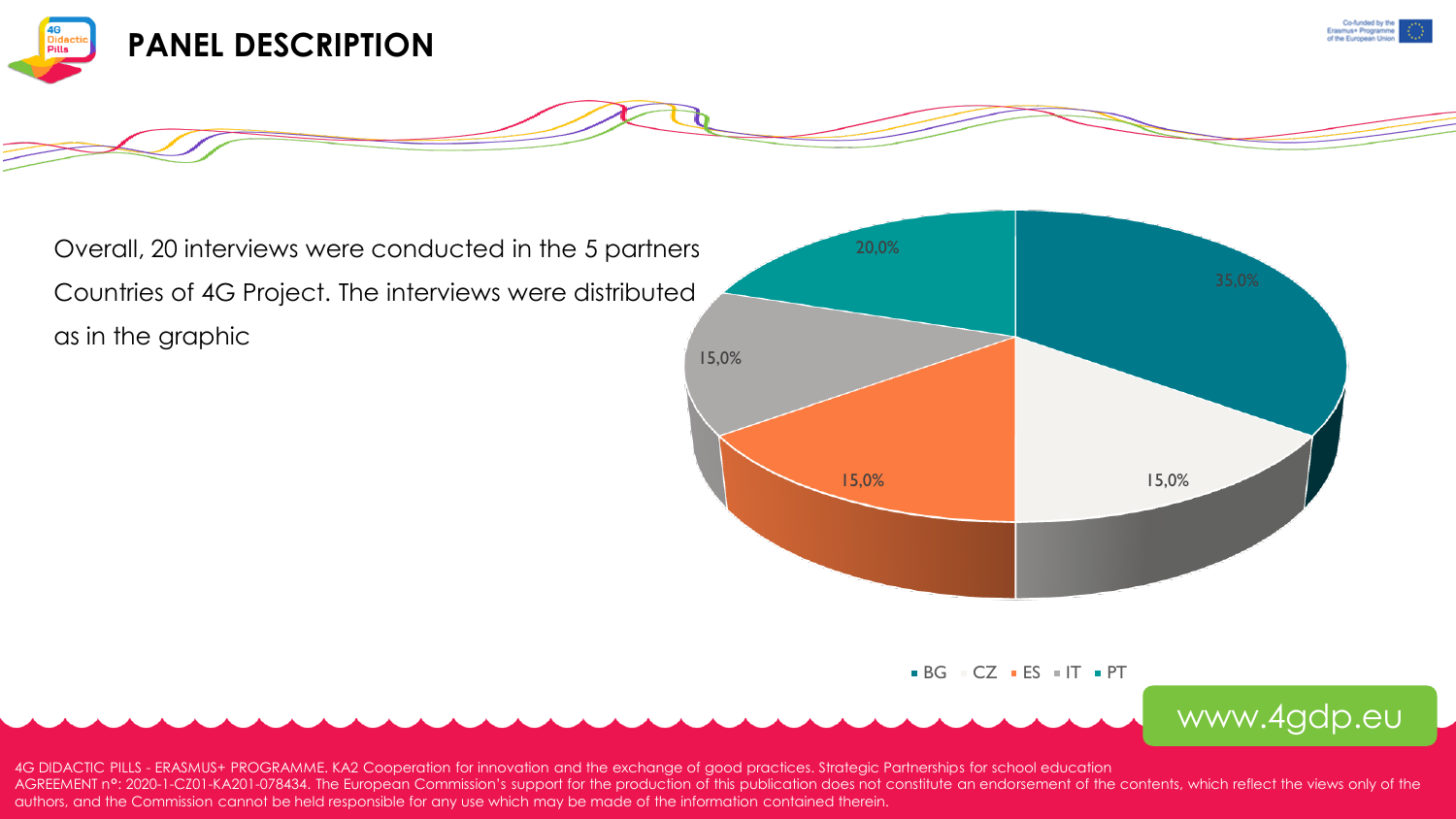

# **IMPACT OF MOBILE TECHNOLOGIES ON DIDACTIC ACTIVITY**

- A **general improvement** in motivation to study, anxiety control, organization of study time, level of concentration during the study, ability to conceptualize different topics, affection for school and participation in educational and socialization activities.
- A **strong improvement**, for about 25% of the respondents, in the areas of the relationship, both with other students and with teachers, but also on the cognitive aspects, i.e. the synergy of concepts belonging to several topics.
- For 20% of the respondents, these tools on average **worsened** the motivation to study, the ability to concentrate, the phenomenon of bullying and participation in educational and socialization activities.
- The organization of study time appears to have suffered from an **average level of deterioration** for a quarter of the respondents.

Mobile phone and Tablet impact in teaching



www.4gdp.eu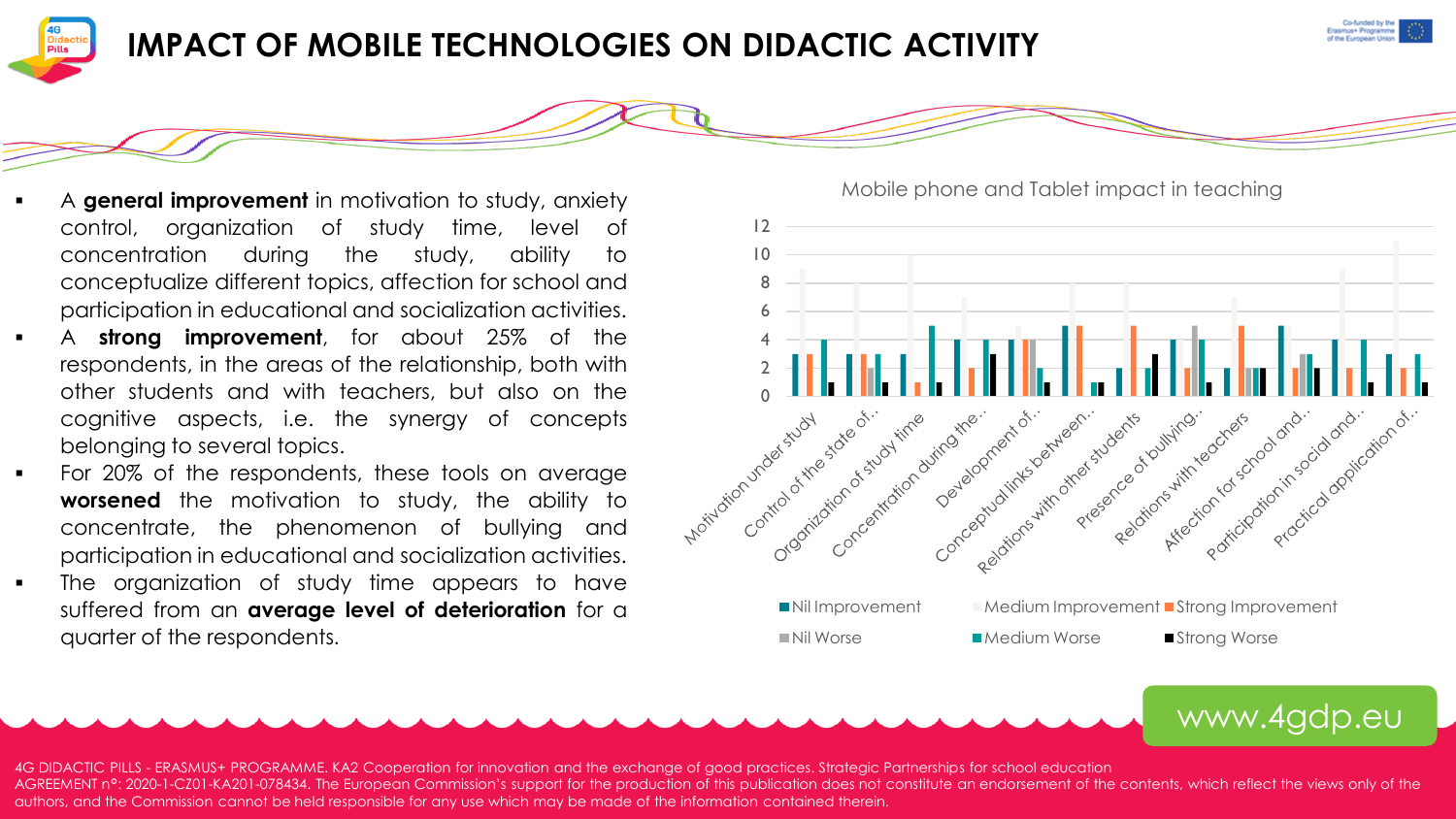

#### **TECHNOLOGIES (MOBILE PHONE) ABILITY TO IMPROVE EFFECTIVENESS OF TEACHING**

- Someone has not done **anything significant in the direction of improving the efficiency of teaching through the use of the mobile phone**, because 70% of students studying in synchronous learning in an e-environment have a personal computer or tablet.
- Others **are not acquainted** with such because they are learning to.
- Teacher working with SEN students uses working methodologies that are adapted and standardized. **Mobile phones are rarely used and only when the student wants to show or do something of their own free will**.
- Exceptionally, there are **Action Plan where schools take part**. The schools have worked with students to implement cooperative learning, using tools and digital resources



www.4gdp.eu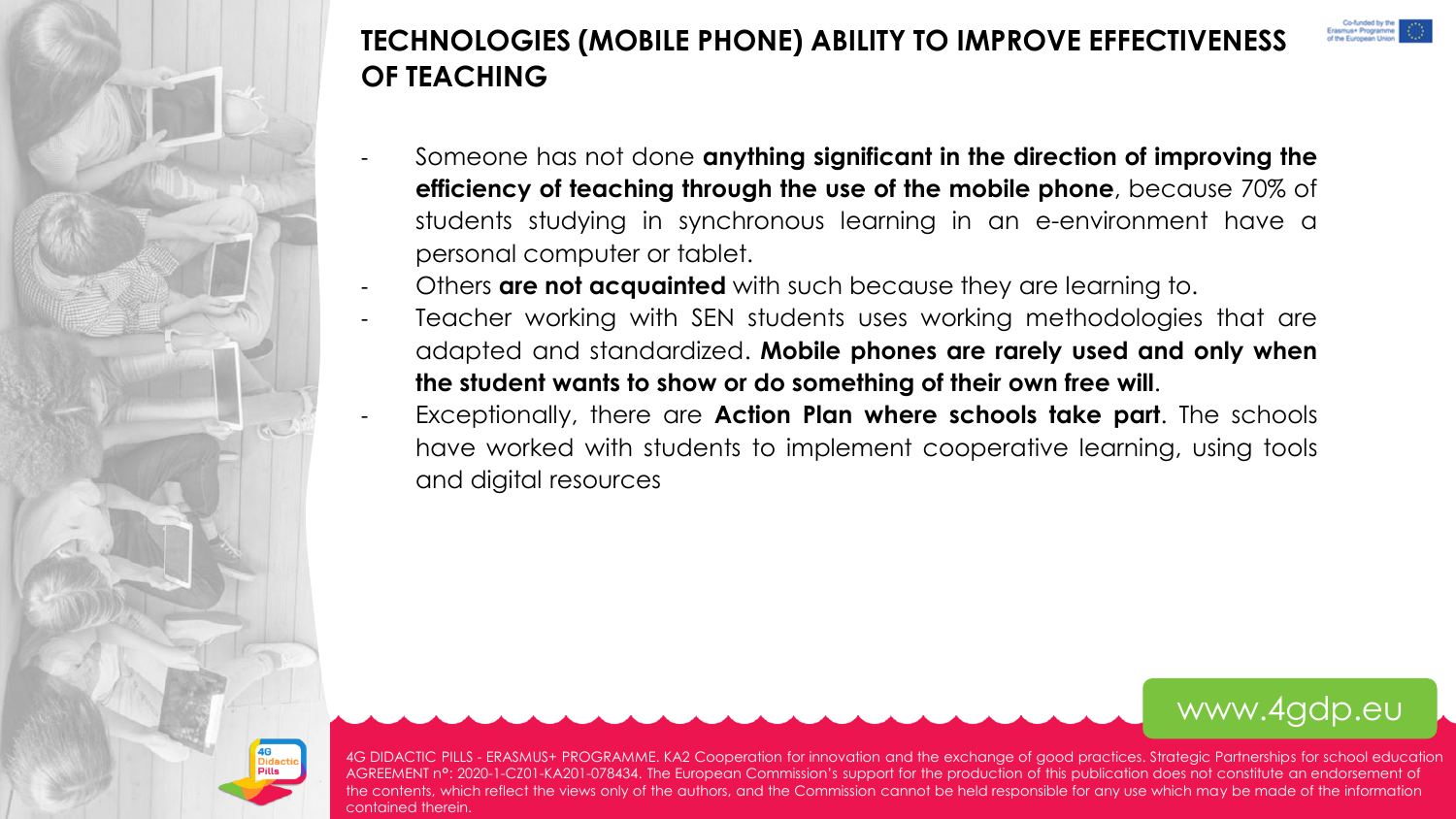

#### **TOPICS OF THE EDUCATIONAL OFFER SUITABLE FOR TEACHING WITH MOBILE DEVICE**



- **No specific topics** but searching for information on Internet on assigned questions
- **All the subjects** and education topics to improve the learning of new contents, reorganising concepts, etc
- **Theoretical components**, such as mathematics, Natural sciences, English and French; all these subjects can benefit from the use of playful games or playful software. The practical components should be face-to-face and in person, i.e. in class with explanation

Someone else points to a **combination of disciplines with mode of teaching**:

- audio recordings of literary works; videos of practical classes for professional disciplines; a film based on a literary work that is studied in class; musical works; photos for art classes; videos for sports exercises

#### Other suggestions:

- **creation of common projects**, which could be done by individuals or by people from different parts of the world using web
- topics related with the **management of images, languages, or experiments** ...
- include parallel paths in school programs through which both parties (teachers and learners) can grow and improve their skills and their ability to use consciously and responsible for new technologies
- It's preferable use of computer for the performance it offers

## www.4gdp.eu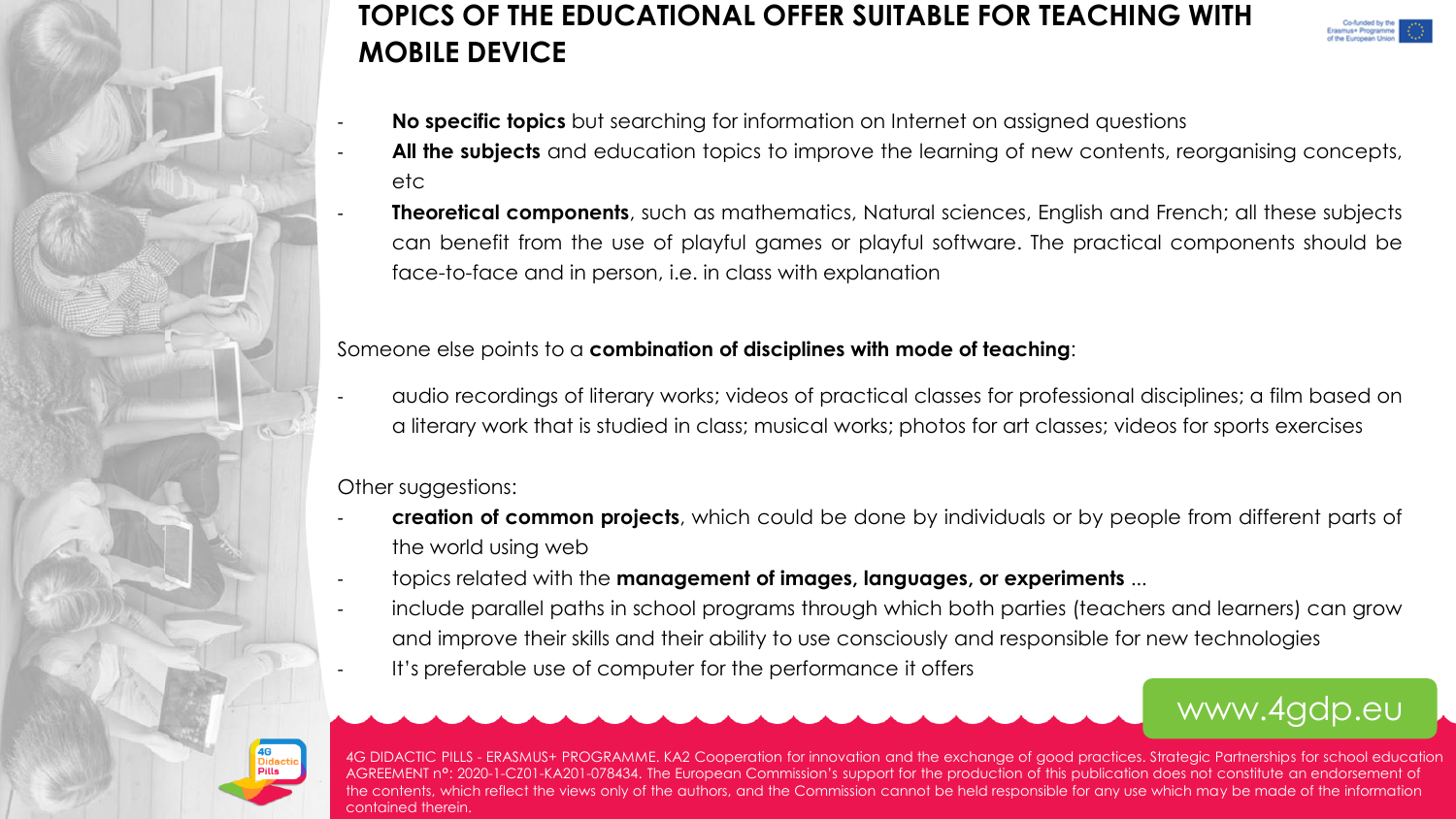

### **HOW TO PRESENT TOPICS USING MOBILE PHONE DURING LESSON**

- **"Ordinary" activities**: Video lessons, presentations, audio dictation, discussion of issues, sharing didactic materials
- **Phone as a computer:** searching for information, unknown terms in foreign languages, searching for articles on a certain issue; connecting mobile devices with projectors
- **Short video demonstration**, very useful, especially in vocational schools
- **Interview and voice recorder**: audio evidence of an event or an interview or a kind of instructions, etc
- **Broadcasting**: according to the topic of the lesson (whether medieval history or music of XIX or XX century or sport) - the teacher can be on the spot (a fortress, a concert hall or a theatre, a museum, a stadium) and switch on the camera of his phone and emit or broadcast whatever they have to do
- **Gaming**: Teachers could include a presentation, an interactive online game.
- **Recording**: Shortly, on fieldwork, teachers (and students) can record images, video, sound, take notes, use GPS technology and mapping software to record information essential to their coursework
- **Interactive lesson**: to connect portable devices in a network and take advantage of adequate platforms applications
- **Cooperative work for problem resolutions**: a group of students that share a problem but not all of them have the same components and to reach a solution they should find all the possible solutions, share the information and negotiate the best for them
- www.4gdp.eu - **No smartphones**: students have to leave smartphones in a box when they enter the classroom and they are not allowed to use them during the lesson.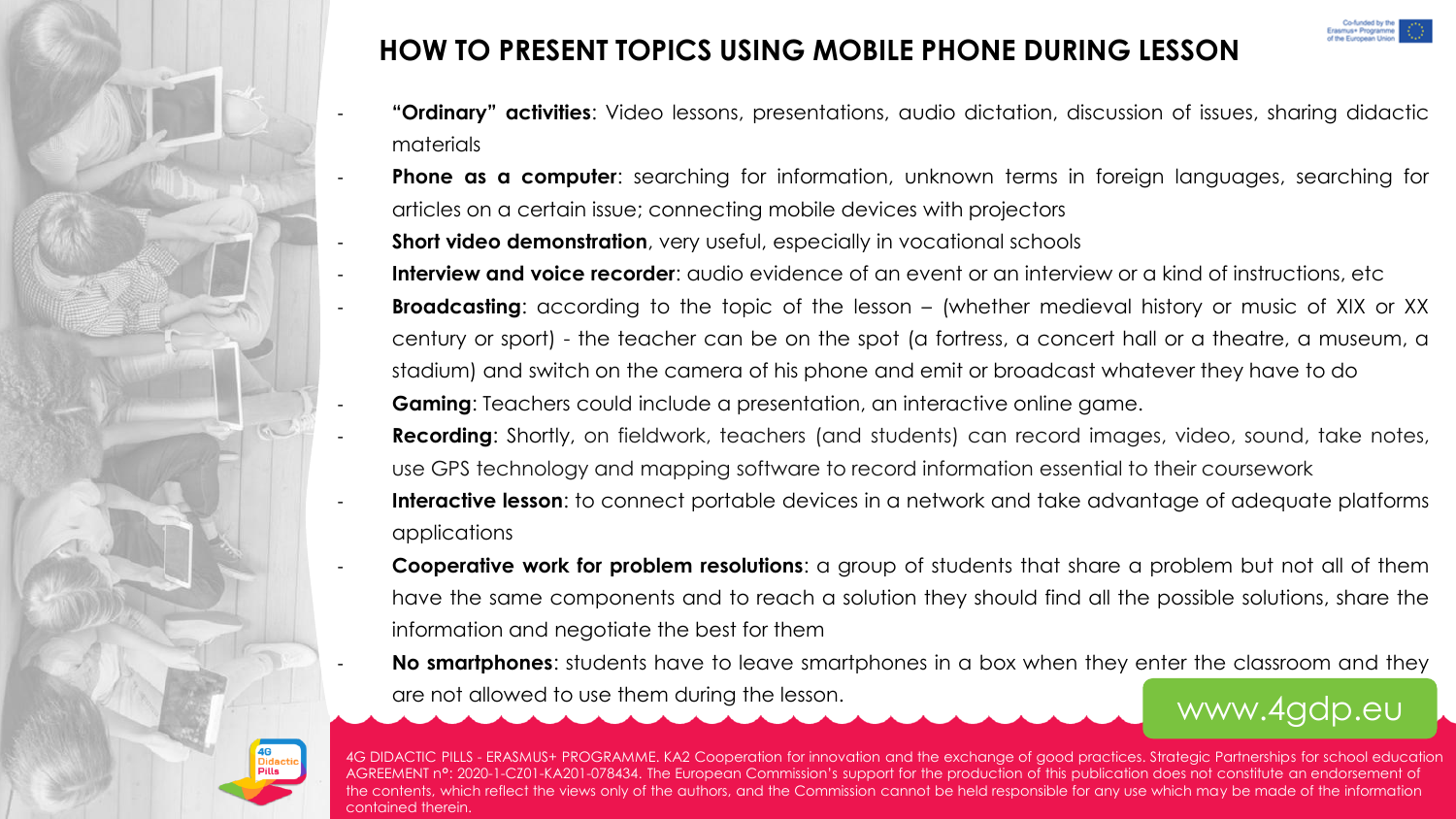

#### **EFFECTS OF THE SPREAD OF MOBILE PHONES (AND TABLETS) IN CLASSROOM CLIMATE AND IN TEACHING ACTIVITIES**

- Is **very enriching for the development of classroom activities**, making them more attractive to students. - This practice **is not common**. A suitable lesson for the use of mobile phones is foreign language teaching, where students look for appropriate materials to translate and share with others; also, mobile phones are used **to encourage students to seek up-to-date information on a specific subject or to prepare a short presentation**.
- **Less mutual personal communication** between students, isolation of some students, deepening of introverted nature, inability to solve given problems in person, false bravery (easier to write than to say in person).
- Is **negative in the teaching activity**, in the classroom context. It can be interesting if you are working from home.
- If the smartphone had already become an extension of our body, now it is, in effect, **an organ**. Even in the classroom, many students never separate from their mobile phones and use them continuously during the lesson, often chatting with each other via social networks, thus breaking down the threshold of attention and limiting the active and productive participation in lesson of the teacher.

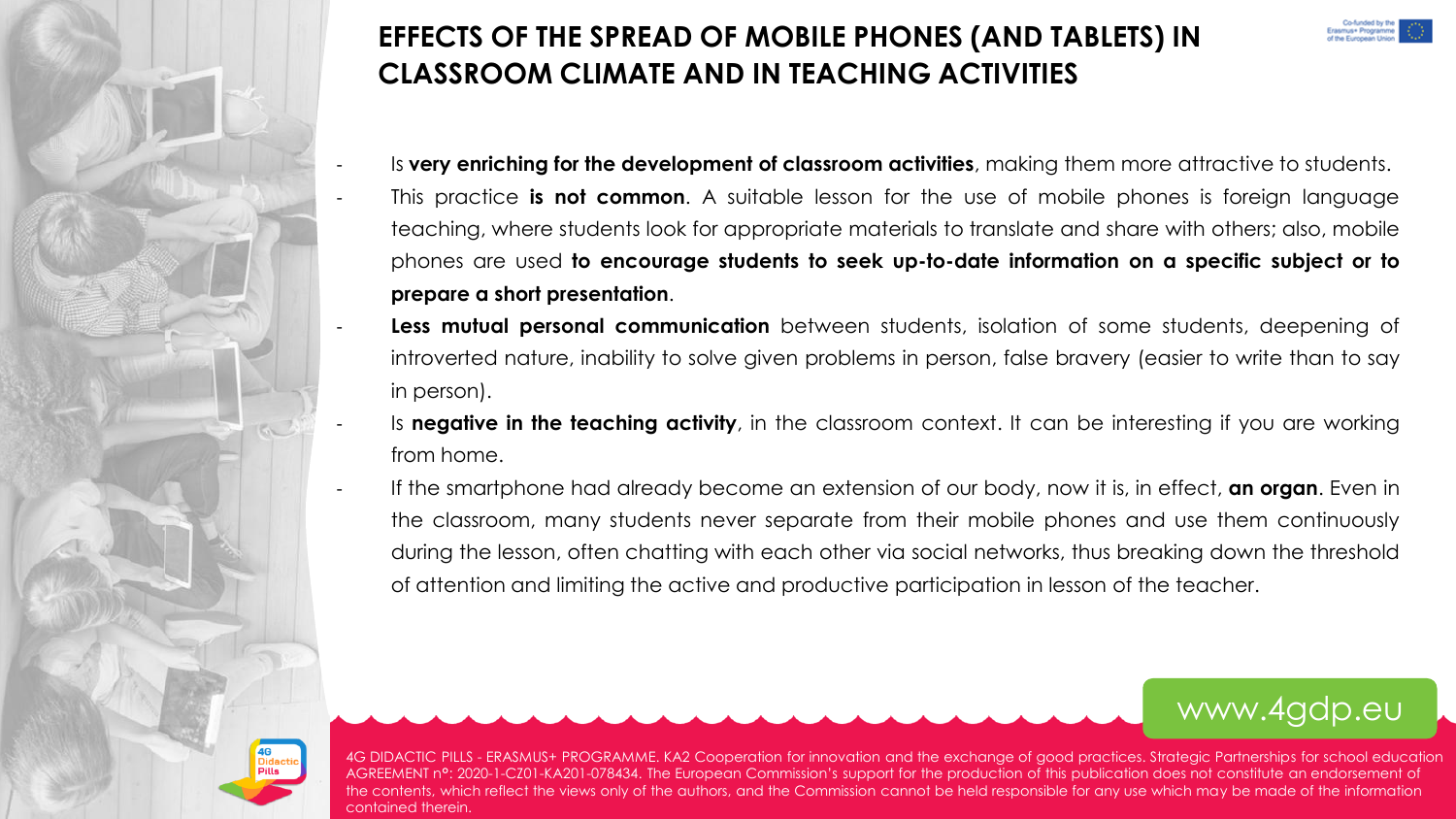

#### **SEN AND DIDACTIC: LIFE SKILLS "MOST IMPORTANT" FOR STUDENTS WITH SEN**

- **Interpersonal relationships and stress management**, as they affect social discomfort and, consequently, school dropout. Furthermore, these skills end up producing effects, albeit with different degrees of incidence, on all other life skills.
- **Effective communication and Interpersonal relations**. Promoting the importance of collaborative work and the spirit of teamwork as decisive factors for everyone's success seem to be core values to be instilled in students
- **Creativity, critical spirit, problem-solving, making decisions**. Students are motivated and gain confidence when they have created a real product.
- **Emotional intelligence**, through extracurricular and non-formal forms of learning. So self-awareness, communication and relationship with other people
- **Self-esteem**, as generally these affects not only school failure but also other life areas.

The child with SEN, living with communication limitations, who finds difficult to express himself or herself, uses technology willingly and actively. In this way he/she communicates on an equal footing with his/her peers. **Through the new communication technologies the abilities of children with SEN are more visible than their disabilities**

#### www.4gdp.eu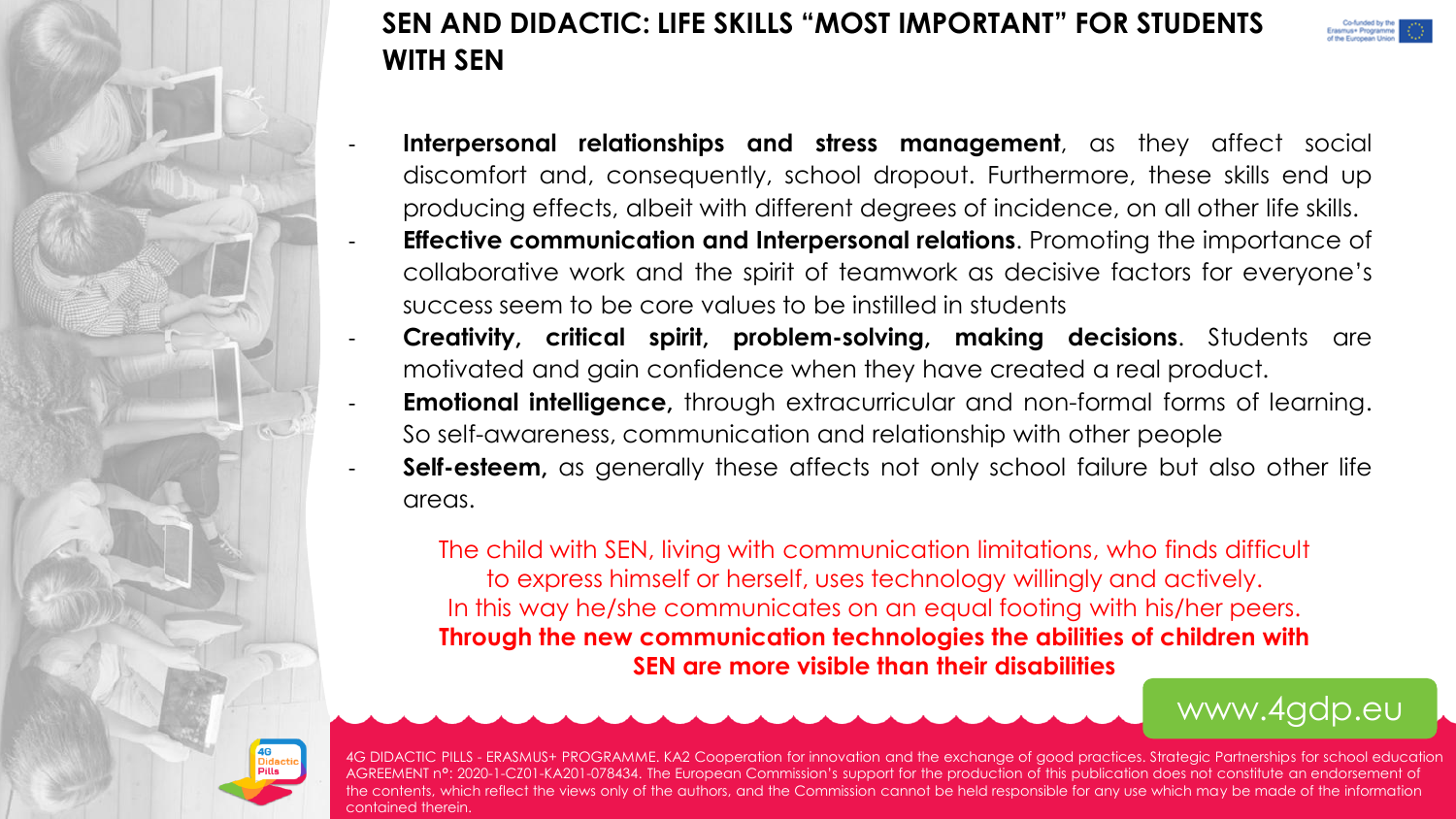

### **SEN AND DIDACTIC: USE OF MOBILE DEVICES IN TEACHING AND MOTIVATION TO STUDY 1**

- 
- **It allows student to study in a pleasant and family environment**. This will reduce the early dropout of students from school, because students will have the opportunity to study remotely, even when they are not at home. That is, students will be constantly connected to the learning environment through mobile phones.
- **Student faces less competition**, and comparison with the other students
- **Motivation increases**, but not for everyone, because many of these students are without basic digital competencies, and if they can't this or that they are not interested.
- **In case of hardship related to dyslexia or writing** the use of technologies could help and motivate students at their school homework.
- In **students with problems of social hardship**, the use of mobile/tablet in teaching **has fostered greater motivation to study**, associating the device with which they call or send messages to a tool with which they can also study

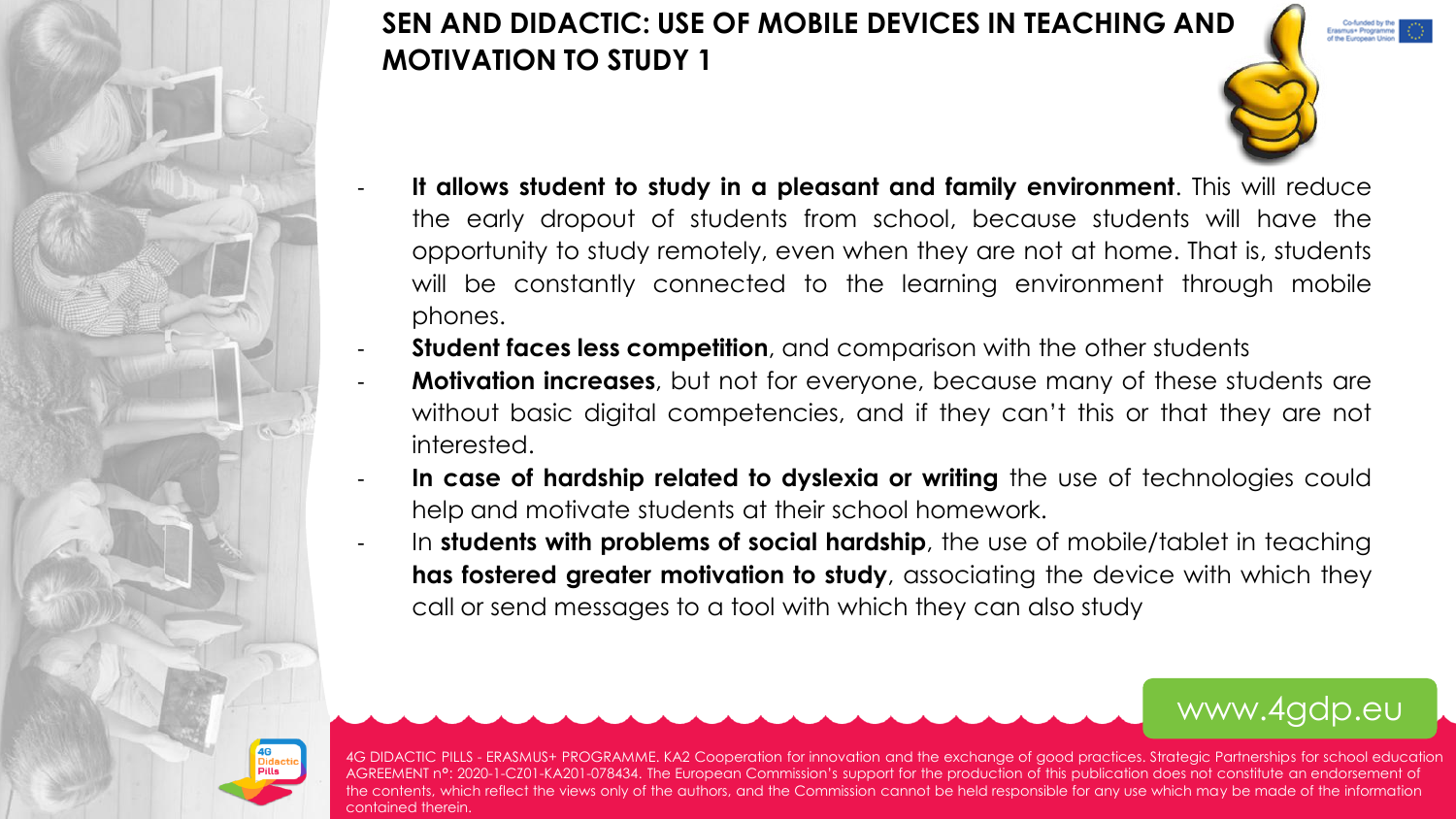

#### **SEN AND DIDACTIC: USE OF MOBILE DEVICES IN TEACHING AND MOTIVATION TO STUDY 2**





- **It's not the guarantee of motivation to study**, as this fact will depend on: studying habits, the importance that families give to study, parent's availability to care for sons, parent's educative strategies
- It can have a **small effect**, other factors are more significant.
- **Mobile phone is not the solution**. Teaching using mobile phones couldn't help to resolve possible early school leaving.
- **Mobile phone is a distraction factor**, it could be used only if you don't have computer in the classroom.
- In **students with problems of social hardship**, the use of mobile/tablet in teaching has led, those who are shy and not very participatory, to increase their shyness, and the lack of collaboration in some cases has been strengthened.

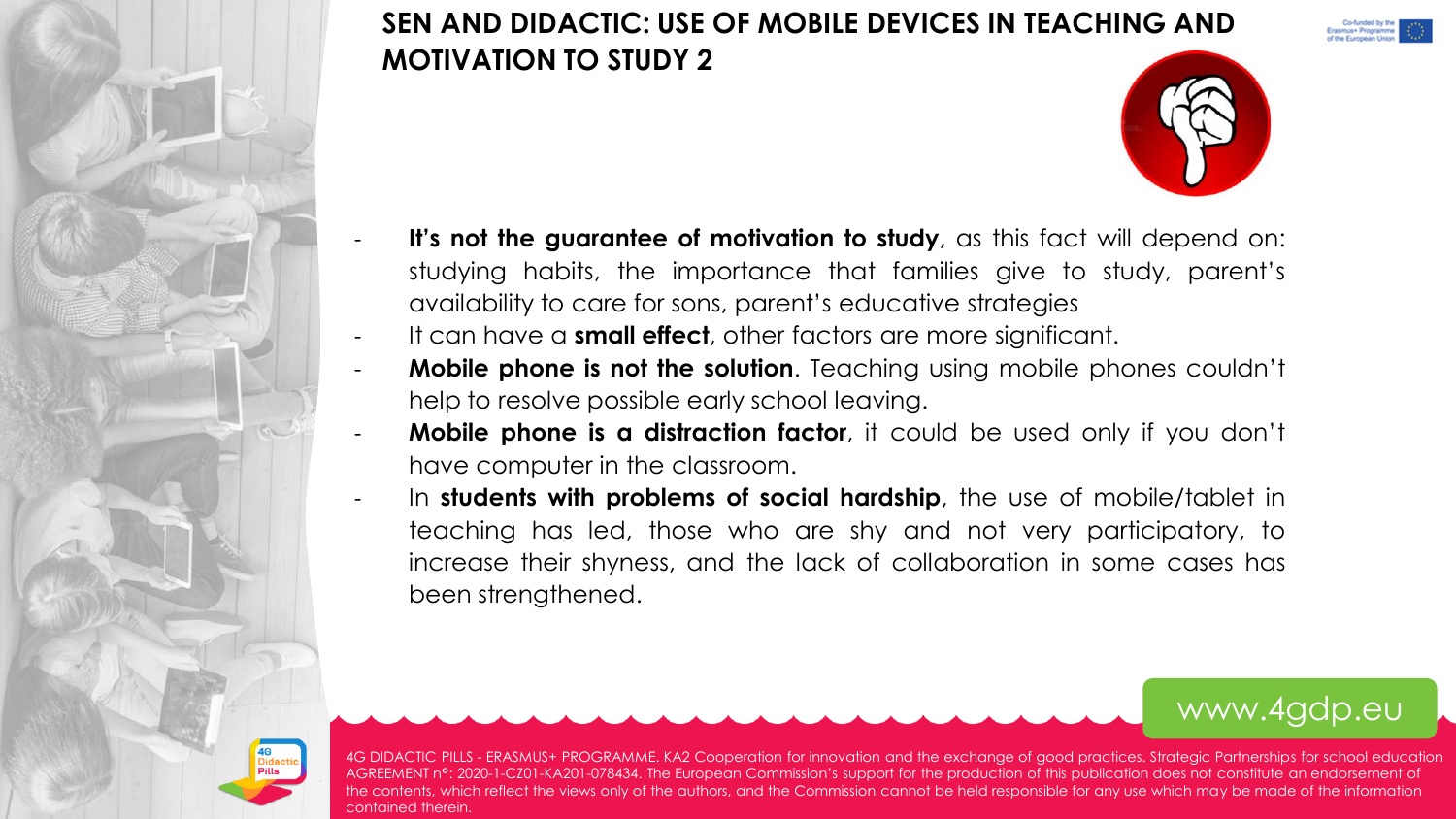

# **CONCLUSIONS**

- The use of mobile technologies is **generally appreciated for teaching** but must also be managed through adequate training for teaching staff. While the student's familiarity with the tool is important, which makes it more attractive; on the other hand, the student is distracted especially if the mobile phone is used in classroom. It is therefore suggested **to use it for teaching, study, homework and exercises at home**
- The **topics that can be treated using technologies are the most varied**, but certainly what emerges is the indication that disciplines to be transferred have to be always preceded by face-to-face teaching in classroom
- **Modalities** to be favored are different: interactive lessons, cooperative work for solving problems, short demonstration videos (particularly useful in vocational training schools), mere transfer of activities as managed in person (presentations, video lessons, etc.)
- Their effect (technologies) depends on the **former knowledge** about the practice of these; highly affecting in a different way if they are students with special needs or if their families are involved in their academic development.